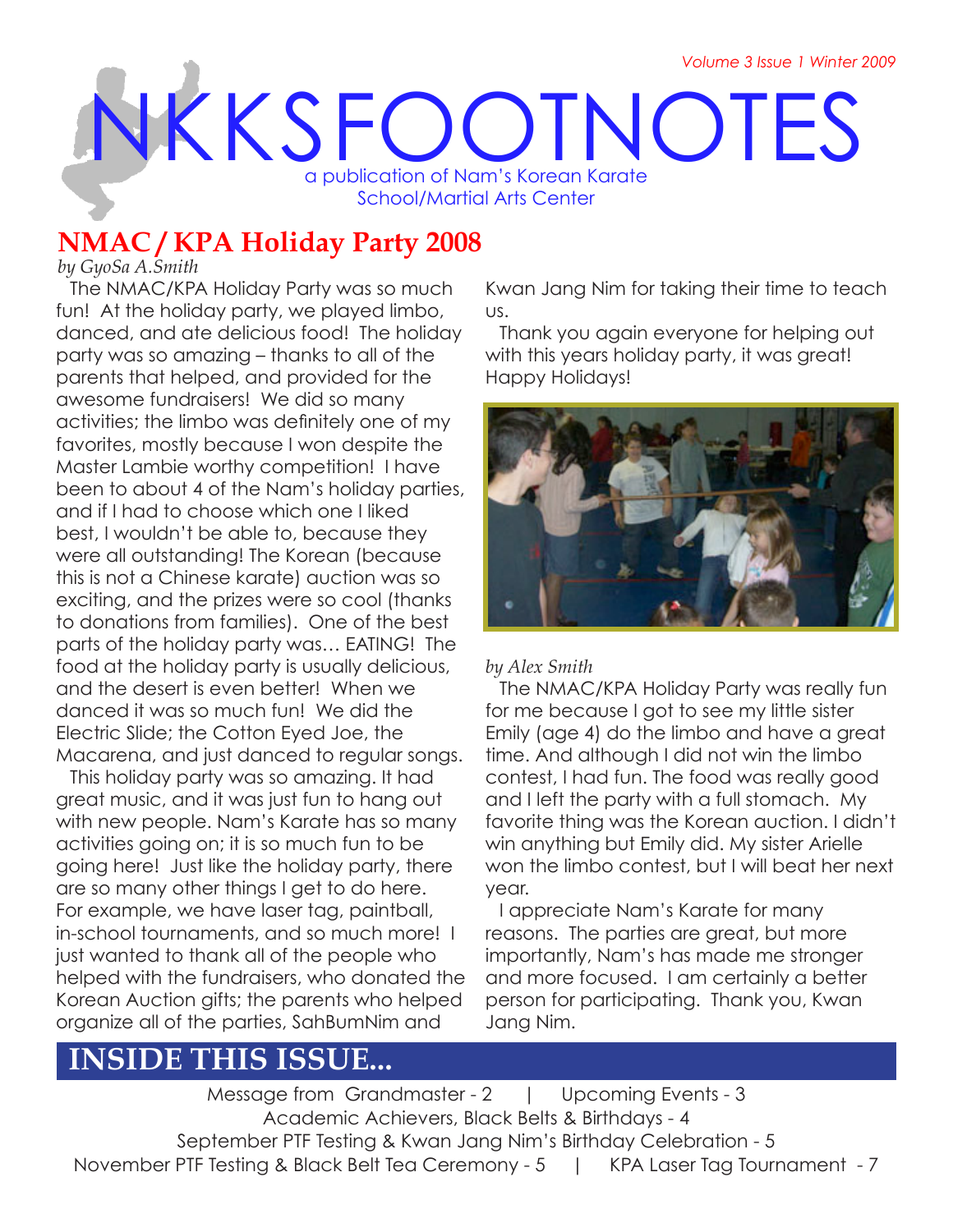#### NKKS FOOTNOTES **A Message from GRANDMASTER TAEK HO NAM**

*"A big tree has big roots."* Can

faces no storms and doesn't need to grow very much; but a big tree, just because of its stature, needs big roots. When the tree was a little sprout, the roots provided the nourishment needed for its growth. As a full grown (and still growing) tree, the roots continue

a big tree survive without big roots? A small tree might, if it

to provide nourishment and



**Grandmaster Taek Ho Nam**

support.

# **Basics are the roots of your Tang Soo Do technique.**

As a young student, you must practice basics to support your growth. Even as a black belt, basics provide support for your forms and sparring techniques. If you intend to continue growing in your technique, you must look to your roots for the support. If you want to be a shallow martial artist with weak or sloppy technique, you do not need good basics; however, if you want to be a deep martial artist, you must constantly look to improve your basics as a means of improving your techniques and increasing the physical, mental and philosophical benefits you receive. Whenever you are faced with a technical challenge, look to your basics for the solution. Your roots will supply the nourishment and support.

You can utilize this same principle in your daily life. Your roots are your parents. I have never seen a successful person who has turned against his/her parents; if they are not happy, I don't consider them successful. Consider the story of a recent boxing champion who has had some problems. Early in his career he said that his coach/manager was like his own father. He continued to improve as a fighter and win matches, until be became world champion. Once he became rich and famous, he turned his back on his coach/manager and fired him. He has since lost his title, and has gone to prison for rape. I don't believe he is very happy, now.

There was a similar story in Orlando, where there was a rich and politically powerful family. The one son, out of pride and greed, brought his own father and brother to court. They would not have been convicted of any crime, except for the testimony of the one son. Because of his testimony, the father and brother went to jail. Several years later, the accusing son

[continued on page 6 ]

**WELCOME DANA LONGSTRETH, OUR NEW COPY EDITOR!!**

#### **NKKS Footnotes A Publication of Nam's Korean Karate School / Martial Arts Center**

256 Washington Rd., Mt. Lebanon, Pa 15216 (412) 344-5557

5444 Steubenville Pike Robinson, Pa 15136 (412) 787-9895 Fax (412) 787-9895

3131 Millers Run Rd. Cecil, Pa 15321 (412) 901-6890

#### www.namskoreankarate.com

E-mail: namskoreankarate@ gmail.com

Founder and Publisher Grandmaster Taek Ho Nam

> Executive Editor Master Hans H. Nam

Production Editor Master Brenda Calderone

> Production Editor Master Tony Tresky

Copy Editor Dana Longstreth

Design / Printing Heather Arbuckle

© 2009 T.H. Nam's Korean Karate School / Martial Arts Center. All rights reserved.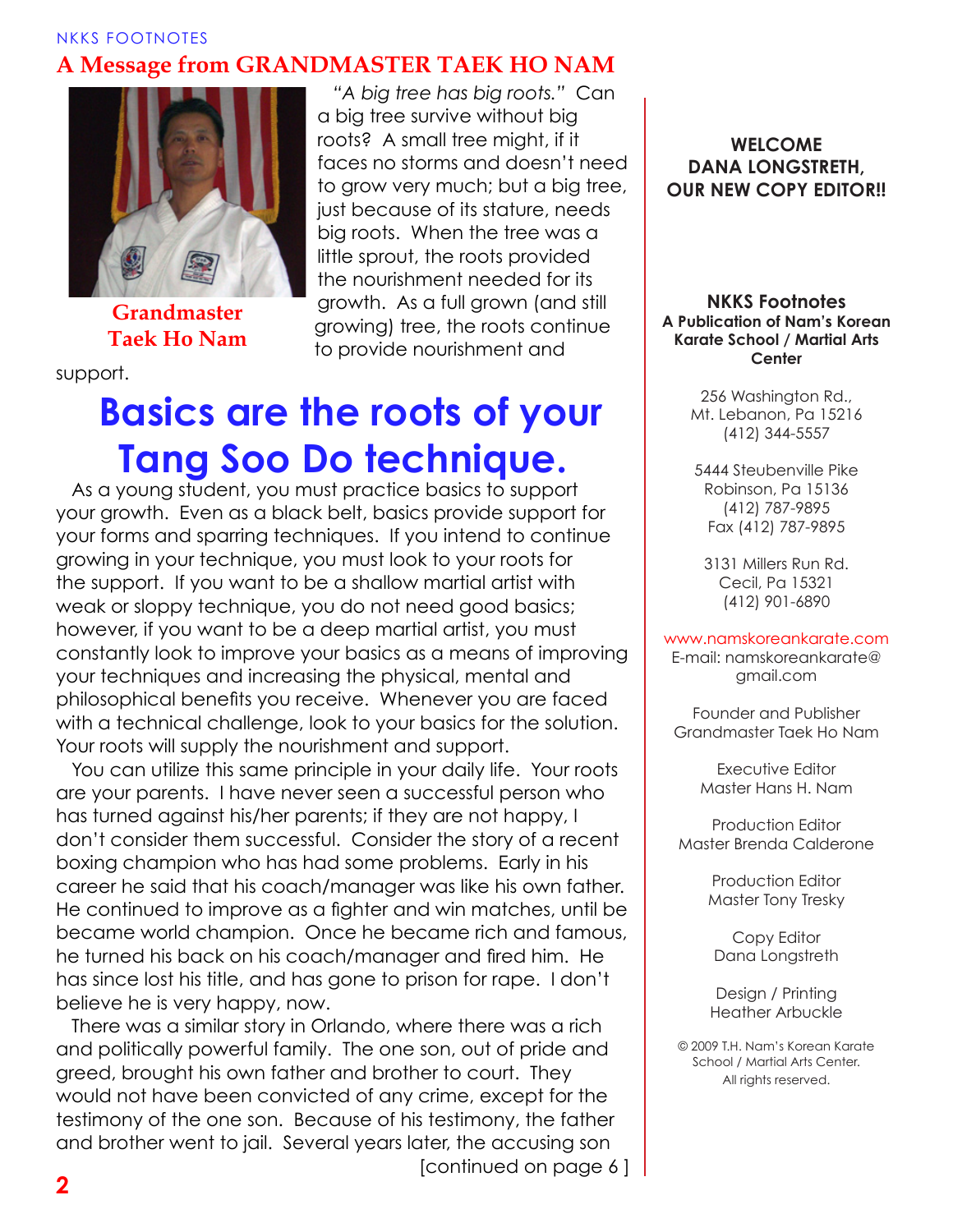#### **UPCOMING EVENTS**

| UFCOMING EVENTS                                             |                                                                                  |
|-------------------------------------------------------------|----------------------------------------------------------------------------------|
|                                                             | *ASK YOUR CAMPUS MANAGER FOR TIMES   *DATES ARE SUBJECT TO CHANGE                |
|                                                             | CC= Cecil Campus MC= Mt. Lebanon Campus<br><b>RC= Robinson Campus</b>            |
|                                                             | <u>January</u>                                                                   |
|                                                             | 8 Breaking Clinic @ MC with SahBumNim Nam                                        |
| 9.                                                          | All Belts Breaking Clinic @ CC (Please note times: 5pm - Children, 7pm - Adults) |
|                                                             | Breaking Clinic @ MC with Kwan Jang Nim                                          |
|                                                             | 14 All Belts Breaking Clinic @ RC                                                |
|                                                             | 15 CC (Please note times are different: 5pm - Children, 7pm - Adults)            |
|                                                             | Pan-Am Tang Soo Do Federation Promotional Pre-Testing:                           |
| 21                                                          | <b>RC</b>                                                                        |
|                                                             | 22 MC                                                                            |
|                                                             | 23 NO CLASS @ CC                                                                 |
|                                                             | Pan-Am Tang Soo Do Federation Promotional Testing                                |
|                                                             | 24 RC                                                                            |
|                                                             | 9 am – Children *Additional Parking is available at Juliano's Pizza              |
|                                                             | 10 am - Adults and Burkett Elementary School*                                    |
|                                                             | Pan-Am Tang Soo Do Federation Promotional "Make Up" Testing                      |
|                                                             | Please speak to your instructor to arrange your "Make Up" Testing                |
| 31                                                          | <b>BLUE BELT TO BLACK BELT CLINIC</b>                                            |
|                                                             | NO CLASS ALL CAMPUSES (CLINIC)                                                   |
| <u>February</u>                                             |                                                                                  |
| 4                                                           | Breaking Clinic @ MC with Kwan Chang Nim                                         |
| 5                                                           | Breaking Clinic @ MC with SahBumNim Nam                                          |
|                                                             | All Belts Breaking Clinic @ RC                                                   |
| 6                                                           | All Belts Breaking Clinic @ CC (Please note times: 5pm - Children, 7pm - Adults) |
| $9 - 13$                                                    | <b>BUDDY WEEK</b>                                                                |
|                                                             | 14 MOVIE NIGHT @ MC (ALL CAMPUSES WELCOME)                                       |
| 21                                                          | N.M.A.C. CHAMPIONSHIPS! Location: Robinson Campus Time: 10am                     |
|                                                             |                                                                                  |
| <u>March</u>                                                |                                                                                  |
| 4                                                           | Breaking Clinic @ MC with Kwan Chang Nim                                         |
| $\overline{5}$                                              | Breaking Clinic @ MC with SahBumNim Nam                                          |
|                                                             | All Belts Breaking Clinic @ RC                                                   |
| 6                                                           | All Belts Breaking Clinic @ CC                                                   |
| Pan-Am Tang Soo Do Federation Promotional Pre-Testing:      |                                                                                  |
| 18                                                          | CC (Please note times are different: 5pm - Children, 7pm - Adults)               |
| 19                                                          | <b>RC</b>                                                                        |
| 20                                                          | <b>MC</b>                                                                        |
|                                                             | NO CLASS @ CC                                                                    |
| Pan-Am Tang Soo Do Federation Promotional Testing           |                                                                                  |
|                                                             | 21 RC                                                                            |
|                                                             | *Additional Parking is available at Juliano's Pizza<br>9 am – Children           |
|                                                             | and Burkett Elementary School*<br>$10 \text{ cm}$ – Adults                       |
| Pan-Am Tang Soo Do Federation Promotional "Make Up" Testing |                                                                                  |
|                                                             | Please speak to your instructor to arrange your "Make Up" Testing                |
| 28                                                          | <b>BLUE BELT to BLACK BELT CLINIC</b>                                            |
|                                                             | NO CLASS ALL CAMPUSES (CLINIC)                                                   |
|                                                             |                                                                                  |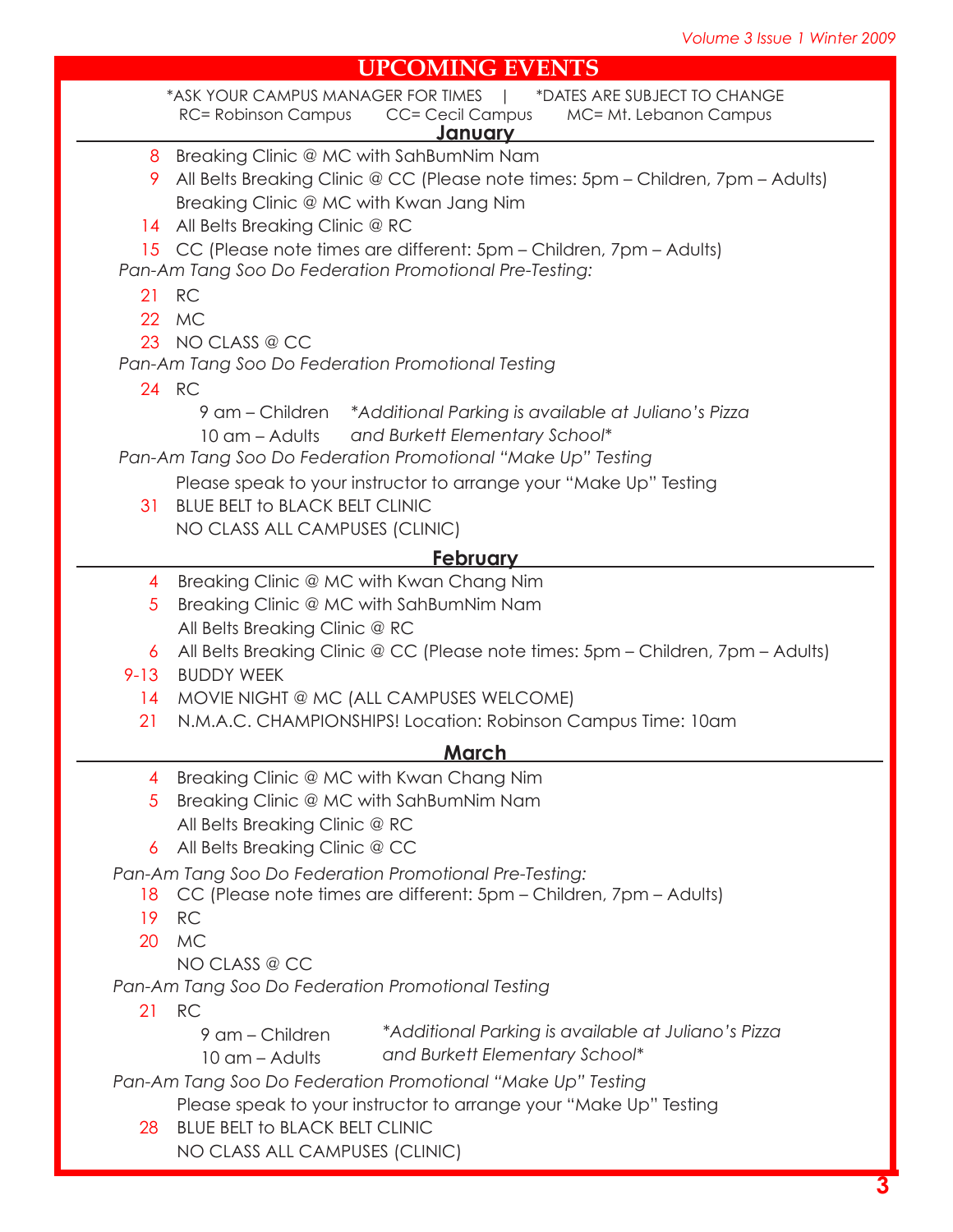#### **A+CADEMIC A+CHIEVER**

 $\mathbb{Q}$ = 1st 9 weeks  $\checkmark$  = new team member

Dakota A  $\checkmark$  D Aydin B  $\check{\sqrt{}}$ Cort  $B \vee \mathbb{D}$ MacKenzie B $\check{\sqrt{D}}$ Jarrett B  $\check{\sqrt{}}$ Hollis B  $\checkmark$  1  $T.J.D \quad \sqrt{D}$ Maura  $F \vee \mathbb{D}$ Emily  $F \checkmark \mathbb{O}$ 

Joseph G  $\check{\sqrt{}}$ Eddie G  $\checkmark$  <sup>0</sup> John Paul G  $\checkmark$  <sup>1</sup> David H  $\checkmark$  <sub>1</sub> Angelina H  $\checkmark$   $\mathbb{O}$ William  $J \checkmark \mathbb{D}$ Britany  $J \check{\curvearrowleft} \mathbb{D}$ Trent K  $\checkmark$  D Amber K  $\checkmark$  0

#### Kevin K  $\checkmark$  0 Ty  $L \sqrt{D}$ Joshua L $\sqrt{D}$ Erin  $L \sqrt{D}$ Nathan M  $\checkmark$  1 Nicholas M  $\checkmark$  1 Monica M  $\check{\sqrt{D}}$ Corey  $P \vee$   $\mathbb{O}$ Joshua P $\sqrt{D}$

Anthony R  $\check{\sqrt{D}}$ Isabella R  $\check{\sqrt{D}}$ Adam R  $\checkmark$   $\mathbb{D}$ Nathan  $S \vee \mathbb{D}$ Max  $S \vee \mathbb{D}$ Tyler  $Y \check{\sim} \mathbb{D}$ Tanner  $Z \checkmark \mathbb{O}$ Tyler  $Z \checkmark \mathbb{O}$ 

#### **NEW BLACK BELT RECIPENTS** FALL (November) 2008 DAN CLASS

1st Dan Danny Kochman Sydney Kochman Cort Blatz Jack Murray

2nd Dan Ty Smith Alex Smith Alicia Stoyanoff

4th Dan Master David Klink

New Nam's Leadership Team Members CIT: Children Instructor Team GyoSa Cort Blatz

## **BIRTHDAYS**

#### HAVE A KARATE CELEBRATION PARTY, "THE BEST PARTY IN THE BURGH!" STUDENTS & NON-STUDENTS OF ALL AGES ARE WELCOME TO CELEBRATE!

#### **JANUARY**

Morgan H – 2nd Carter H – 2nd David  $L - 5$ th Dominic G – 7th Joseph G – 7th Erin  $L - 15$ th Dana L – 17th Mary  $F - 20$ th Jennifer H – 20th Kevin K – 21st Nathan S – 25th Greg  $R - 26th$ Adam  $A - 27$ th Noah B – 28th

#### **FEBRUARY**

Sheila H – 1st Jamie P – 1st GyoSa A.Stoyanoff – 6th Sydney K – 8th David S – 9th  $Cort B - 11th$ John Paul G – 15th Anthony T – 16th Joshua P – 17th Antonio  $I - 17$ th Danny K – 21st Corey P – 24th Britany Marie J – 27th

## **MARCH**

Rasul R – 3rd  $Z$ evnul  $Z - 5$ th William  $J - 17$ th Lisa  $O - 20$ th Autumn F – 20th GyoSa R.Drozynski – 21st GyoSa J.Sklar – 30th Trevor  $T - 30$ th



**Nam's Korean Karate School / Martial Arts Center. www.namskoreankarate.com**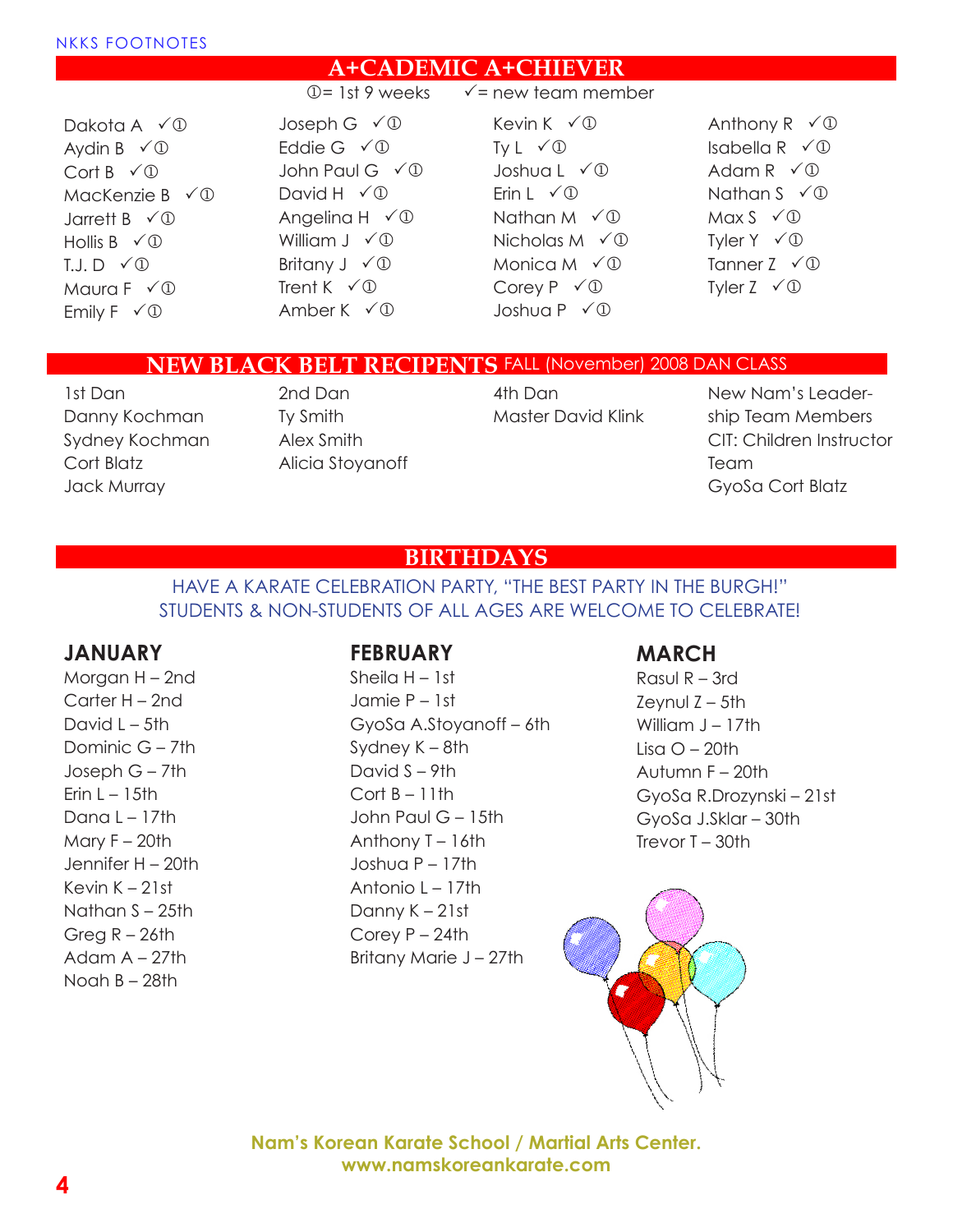# **September PTF Testing & Kwan Jang Nim's Birthday Celebration**

### *By GyoSa S. DeCarlucci*

It was another beautiful, calm, Saturday morning. However, there was nothing calm about the Dojang, as Septembers Promotional testing was underway.

# **From seasoned testers to new white belts, there was excitement and nervousness.**

The children were up first, showing Kwan Jang Nim that all of their hard work and practice had paid off. Jack M. (MC) tested for his first degree black belt (Cho Dan). He certainly was impressive with his loud ki yaps.

When the children had completed their testing we celebrated Kwan Jang Nim's birthday with a delicious cake, and

## **November PTF Testing & Black Belt Tea Ceremony**

*by Isabella Rolin*

This past November 2008, I received my yellow belt. It was my latest achievement towards becoming a black belt. I could not wait for this testing. I wanted to show my family how well I have learned my new techniques. It really felt great to perform my techniques with confidence and pride.

After 8 years of dancing, I decided that karate was the better choice. I am eager to learn new, difficult techniques, and to perfect the ones I have already learned at class. Another reason why I enjoy Tang Soo Do is that I get to learn along side my dad Tony R. and little brother Anthony R. It has been a wonderful family experience.

I am very thankful that I have chosen to take karate this year. I am going to work as hard as possible to achieve my black belt, but until then I am very excited to be a yellow belt in Tang Soo Do.

presented him with framed photos of his

black belts to adorn the inside of the Robinson Dojang.

After we filled up on cake, the adults began their testing. As three new white belts tested with the black belts, it was humbling to see where we all started and the hard work and dedication it took to become a black belt. And as always, Kwan Jang Nim lightened the tension with his humor.

As this testing comes to a close,

I challenge all students to strive to be their best, come to class, and practice always. I look forward to the November Promotional Testing and Tea Ceremony.



www.eatgiovannis.com

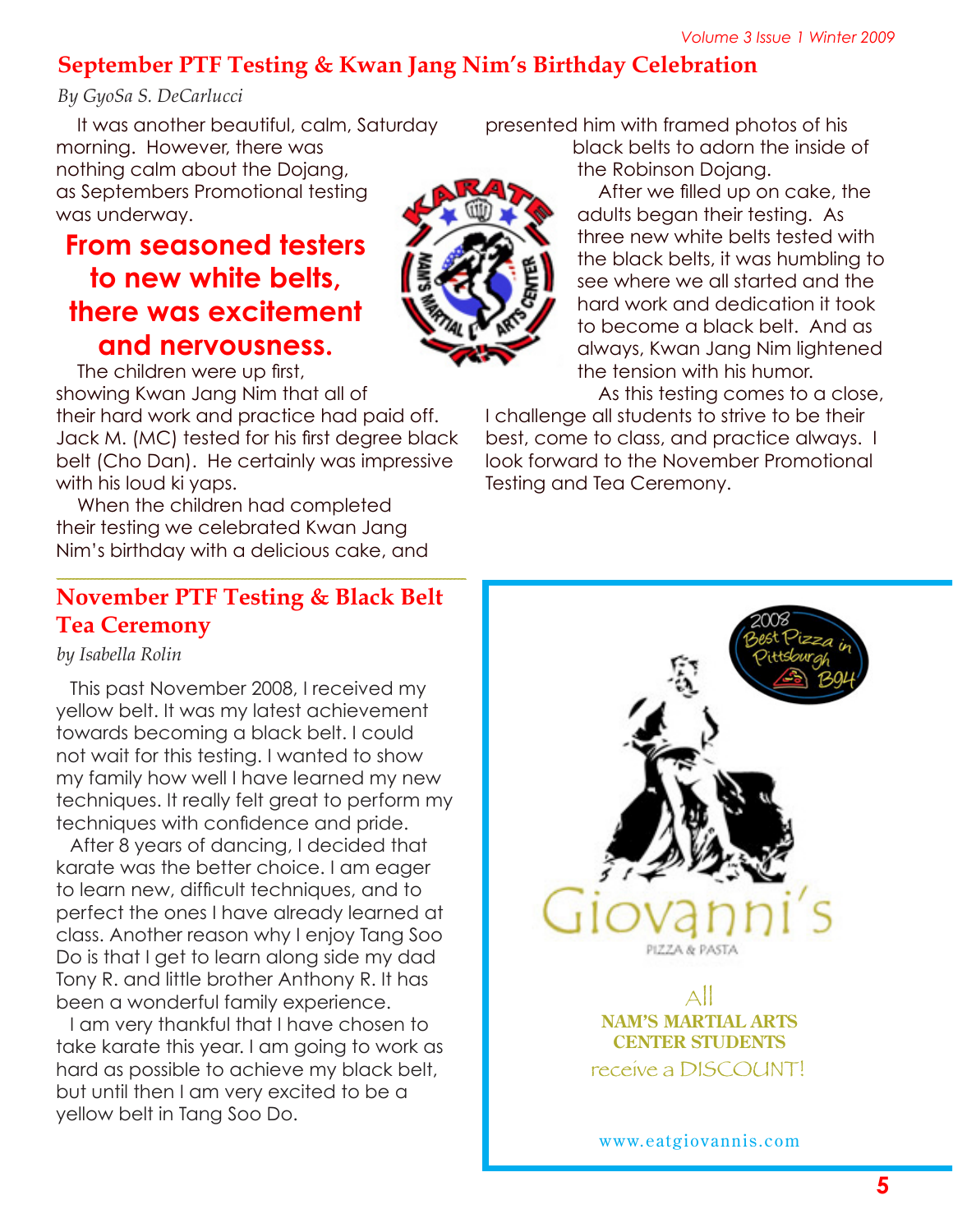# 기 21 외요 굔겹 SFLF-CONFIDENCE . DESIRE RESPECT

# **A Message from GRANDMASTER TAEK HO NAM (continued)**

committed suicide. He didn't realize that when he cut his roots, he cut himself, because although the tree and the roots may look and act differently, they are parts of the some whole.

Do not cut your own roots. Practically speaking, this means (1) don't ever turn against your own parents; (2) don't turn against your teachers; (3) don't turn against your master; (4) don't turn against people who care about you.

If we wish to be personally big, we need big roots. If we want to have excellent technique, we need strong basics. If we want Tang Soo Do to grow and flourish as an art, we also need strong roots. Where is Tang Soo Do from? What is its history and traditions? We cannot just separate ourselves from our roots as the boxer did. If we do, we are cutting our own roots, and cannot continue to grow. Please understand that I am not advocating blind obedience to anyone or anything. If you discover poison in the roots, you must cut them off before it

spreads throughout the entire tree—just don't cut the healthy roots along with the poisoned ones. It takes wisdom to distinguish the good from the bad, and we need a strong foundation in troubled times.

귀감한 미음

**BEAUTIFUL MIND** 

디기회용

**HEALTHY BODY** 

# **We are all part of the same whole, and should respect each other's roles. We must cooperate with each other to survive.**

 Whether the analogy applies to your martial arts technique, your personal life, your dojang or Tang Soo Do as an art, the tree cannot survive without the root, and a big tree needs big roots—especially during a storm.



*MaryJo's Cleaning Residential / Commercial*

(*(412) 337-9762*

*Complete Cleaning Service:*

*+ Own Equipment & Cleaning Supplies*

*+ Weekly, Bi-Weekly & Monthly Cleanings*

- *+ All Natural Cleaners with NO Harsh Chemicals*
- *+ Extra Cleaning Services Available*
- *+ References Available Upon Request!*
- *+ Free In-Home Estimates*



## **Discount Available for all N.M.A.C. Students**